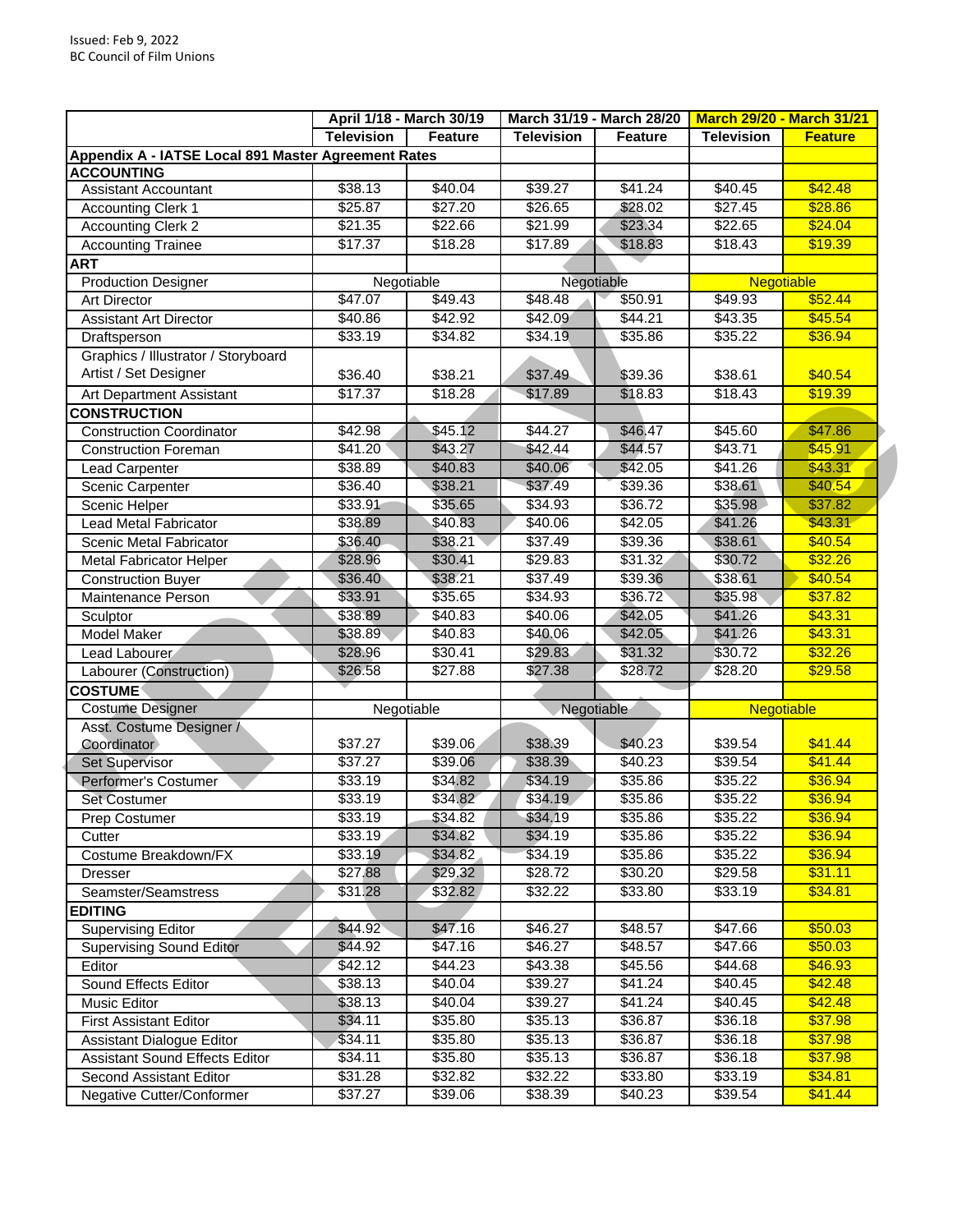|                                                                                                                                           | April 1/18 - March 30/19 |                | March 31/19 - March 28/20 |                     | <b>March 29/20 - March 31/21</b> |                   |
|-------------------------------------------------------------------------------------------------------------------------------------------|--------------------------|----------------|---------------------------|---------------------|----------------------------------|-------------------|
|                                                                                                                                           | <b>Television</b>        | <b>Feature</b> | <b>Television</b>         | <b>Feature</b>      | <b>Television</b>                | <b>Feature</b>    |
| Appendix A - IATSE Local 891 Master Agreement Rates (continued)                                                                           |                          |                |                           |                     |                                  |                   |
| <b>FIRST AID/CRAFT SERVICE</b>                                                                                                            |                          |                |                           |                     |                                  |                   |
| <b>First Aid/Craft Service</b>                                                                                                            | \$38.13                  | \$40.04        | \$39.27                   | \$41.24             | \$40.45                          | \$42.48           |
| <b>First Aid</b>                                                                                                                          | \$31.28                  | \$32.82        | \$32.22                   | \$33.80             | \$33.19                          | \$34.81           |
| <b>Craft Service</b>                                                                                                                      | \$28.96                  | \$30.41        | \$29.83                   | \$31.32             | \$30.72                          | \$32.26           |
| <b>GREENS</b>                                                                                                                             |                          |                |                           |                     |                                  |                   |
| Head Greensperson                                                                                                                         | \$38.13                  | \$40.04        | \$39.27                   | \$41.24             | \$40.45                          | \$42.48           |
| Best Person (Lead Person)                                                                                                                 | \$34.11                  | \$35.80        | \$35.13                   | \$36.87             | \$36.18                          | \$37.98           |
| Greensperson                                                                                                                              | \$31.28                  | \$32.82        | \$32.22                   | \$33.80             | \$33.19                          | \$34.81           |
| <b>Greens Helper</b>                                                                                                                      | \$27.88                  | \$29.32        | \$28.72                   | \$30.20             | \$29.58                          | \$31.11           |
| <b>GRIPS</b>                                                                                                                              |                          |                |                           |                     |                                  |                   |
| Key Grip                                                                                                                                  | \$38.13                  | \$40.04        | \$39.27                   | \$41.24             | \$40.45                          | \$42.48           |
| Second Grip                                                                                                                               | \$34.11                  | \$35.80        | \$35.13                   | \$36.87             | \$36.18                          | \$37.98           |
| Leadman/Setup                                                                                                                             | \$34.11                  | \$35.80        | \$35.13                   | \$36.87             | \$36.18                          | \$37.98           |
| <b>Dolly Operator</b>                                                                                                                     | \$34.11                  | \$35.80        | \$35.13                   | \$36.87             | \$36.18                          | \$37.98           |
| <b>Rigging Grip</b>                                                                                                                       | \$33.19                  | \$34.82        | \$34.19                   | \$35.86             | \$35.22                          | \$36.94           |
| Grip                                                                                                                                      | \$31.28                  | \$32.82        | \$32.22                   | \$33.80             | \$33.19                          | \$34.81           |
| HAIR                                                                                                                                      |                          |                |                           |                     |                                  |                   |
| Hair Department Head                                                                                                                      | \$38.13                  | \$40.04        | \$39.27                   | \$41.24             | \$40.45                          | \$42.48           |
| <b>Assistant Hairstylist</b>                                                                                                              | \$34.11                  | \$35.80        | 35.13                     | \$36.87             | \$36.18                          | \$37.98           |
| Second Assistant Hairstylist                                                                                                              | \$31.28                  | \$32.82        | \$32.22                   | $\overline{$}33.80$ | \$33.19                          | \$34.81           |
| <b>IGHTING/ELECTRICS</b>                                                                                                                  |                          |                |                           |                     |                                  |                   |
| Chief Lighting Technician /                                                                                                               |                          |                |                           |                     |                                  |                   |
| Gaffer                                                                                                                                    | \$38.13                  | \$40.04        | \$39.27                   | \$41.24             | \$40.45                          | \$42.48           |
| Asst. Chief Lighting Tech. /                                                                                                              |                          |                |                           |                     |                                  |                   |
| Best Boy                                                                                                                                  | \$34.11                  | \$35.80        | \$35.13                   | \$36.87             | \$36.18                          | \$37.98           |
| <b>Lighting Board Operator</b>                                                                                                            | \$34.00                  | \$35.80        | \$35.02                   | \$36.87             | \$36.07                          | \$37.98           |
| Rigging Gaffer                                                                                                                            | \$34.11                  | \$35.80        | \$35.13                   | \$36.87             | \$36.18                          | \$37.98           |
| Generator Operator                                                                                                                        | \$34.11                  | \$35.80        | \$35.13                   | \$36.87             | \$36.18                          | \$37.98           |
| Lighting Technician /                                                                                                                     |                          |                |                           |                     |                                  |                   |
| Lamp Operator*                                                                                                                            | \$31.28                  | \$32.82        | \$32.22                   | \$33.80             | \$33.19                          | \$34.81           |
| Set Wireman                                                                                                                               | \$33.19                  | \$34.82        | \$34.19                   | \$35.86             | \$35.22                          | \$36.94           |
| Any Lighting Technician who is assigned to operate balloon lighting shall receive \$0.80 per hour more than the Lighting Technician rate. |                          |                |                           |                     |                                  |                   |
| <b>MAKE-UP</b>                                                                                                                            |                          |                |                           |                     |                                  |                   |
| <b>Special Makeup Effects</b>                                                                                                             |                          | Negotiable     |                           | Negotiable          |                                  | <b>Negotiable</b> |
| Makeup Department Head                                                                                                                    | \$38.13                  | \$40.04        | \$39.27                   | \$41.24             | \$40.45                          | \$42.48           |
| <b>First Assistant Makeup Artist</b>                                                                                                      | \$34.11                  | \$35.80        | \$35.13                   | \$36.87             | \$36.18                          | \$37.98           |
| Second Assistant Makeup Artist                                                                                                            | \$31.28                  | \$32.82        | \$32.22                   | \$33.80             | \$33.19                          | \$34.81           |
| Third Assistant Makeup Artist                                                                                                             | \$21.19                  | \$22.24        | \$21.83                   | \$22.91             | \$22.48                          | \$23.60           |
| <b>PAINTING</b>                                                                                                                           |                          |                |                           |                     |                                  |                   |
| Paint Coordinator                                                                                                                         | \$42.46                  | \$44.56        | \$43.73                   | \$45.90             | \$45.04                          | \$47.28           |
| <b>Lead Painter</b>                                                                                                                       | \$38.89                  | \$40.83        | \$40.06                   | \$42.05             | \$41.26                          | \$43.31           |
|                                                                                                                                           |                          | \$40.83        | \$40.06                   |                     | \$41.26                          |                   |
| Scenic Artist                                                                                                                             | \$38.89                  |                |                           | \$42.05             |                                  | \$43.31           |
| Sign Painter/Fabricator                                                                                                                   | \$38.89                  | \$40.83        | \$40.06                   | \$42.05<br>\$42.05  | $\sqrt{341.26}$                  | \$43.31           |
| Automotive Sprayer                                                                                                                        | \$38.89                  | \$40.83        | \$40.06                   |                     | \$41.26                          | \$43.31           |
| Scenic Painter                                                                                                                            | \$36.40                  | \$38.21        | \$37.49                   | \$39.36             | \$38.61                          | \$40.54           |
| Wallpaper Hanger                                                                                                                          | \$36.40                  | \$38.21        | \$37.49                   | \$39.36             | \$38.61                          | \$40.54           |
| Plasterer                                                                                                                                 | \$36.40                  | \$38.21        | \$37.49                   | \$39.36             | \$38.61                          | \$40.54           |
| <b>Set Painter</b>                                                                                                                        | \$34.62                  | \$36.30        | \$35.66                   | \$37.39             | \$36.73                          | \$38.51           |
| Paint Labourer                                                                                                                            | \$26.58                  | \$27.88        | \$27.38                   | \$28.72             | \$28.20                          | \$29.58           |
| <b>PRODUCTION OFFICE</b>                                                                                                                  |                          |                |                           |                     |                                  |                   |
| <b>Production Office Coordinator</b>                                                                                                      | \$38.13                  | \$40.04        | \$39.27                   | \$41.24             | \$40.45                          | \$42.48           |
| Asst. Production Coordinator                                                                                                              | \$34.11                  | \$35.80        | \$35.13                   | \$36.87             | \$36.18                          | \$37.98           |
| 2nd Asst. Production Coord.                                                                                                               | \$19.07                  | \$19.98        | \$19.64                   | \$20.58             | \$20.23                          | \$21.20           |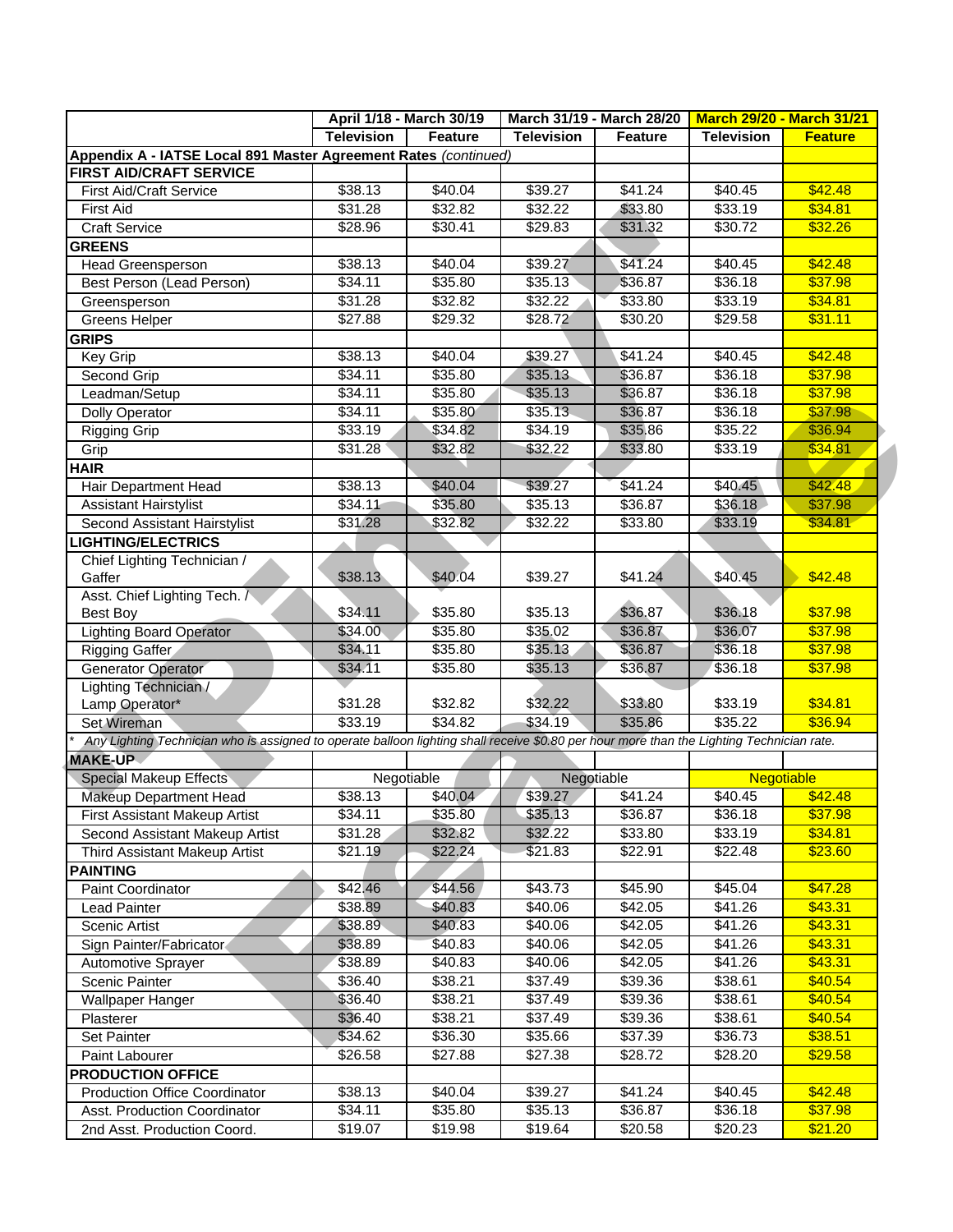|                                                                 | April 1/18 - March 30/19 |                     |                   | March 31/19 - March 28/20 |                   | <b>March 29/20 - March 31/21</b> |
|-----------------------------------------------------------------|--------------------------|---------------------|-------------------|---------------------------|-------------------|----------------------------------|
|                                                                 | <b>Television</b>        | <b>Feature</b>      | <b>Television</b> | <b>Feature</b>            | <b>Television</b> | <b>Feature</b>                   |
| Appendix A - IATSE Local 891 Master Agreement Rates (continued) |                          |                     |                   |                           |                   |                                  |
| <b>PROPS</b>                                                    |                          |                     |                   |                           |                   |                                  |
| <b>Property Master</b>                                          | \$38.13                  | \$40.04             | \$39.27           | \$41.24                   | \$40.45           | \$42.48                          |
| <b>Assistant Property Master</b>                                | \$37.27                  | \$39.06             | \$38.39           | \$40.23                   | \$39.54           | \$41.44                          |
| Props Buyer                                                     | \$33.91                  | \$35.65             | \$34.93           | \$36.72                   | \$35.98           | \$37.82                          |
| Props                                                           | \$31.28                  | \$32.82             | \$32.22           | \$33.80                   | \$33.19           | \$34.81                          |
| <b>SCRIPT SUPERVISORS / CONTINUITY COORDINATOR</b>              |                          |                     |                   |                           |                   |                                  |
| Script Supevisor/                                               |                          |                     |                   |                           |                   |                                  |
| Continuity Coord.                                               | \$38.13                  | \$40.04             | \$39.27           | \$41.24                   | \$40.45           | \$42.48                          |
| Assistant to Script Supervisor/                                 |                          |                     |                   |                           |                   |                                  |
| <b>Continuity Coordinator</b>                                   | \$21.51                  | \$22.58             | \$22.16           | \$23.26                   | \$22.82           | \$23.96                          |
| <b>SET DECORATING</b>                                           |                          |                     |                   |                           |                   |                                  |
| Set Decorator                                                   | \$38.13                  | \$40.04             | \$39.27           | \$41.24                   | \$40.45           | \$42.48                          |
| <b>Assistant Set Decorator</b>                                  | \$35.46                  | \$37.14             | \$36.52           | \$38.25                   | \$37.62           | \$39.40                          |
| Set Buyer                                                       | \$33.19                  | \$34.82             | \$34.19           | \$35.86                   | \$35.22           | \$36.94                          |
| <b>Lead Dresser</b>                                             | \$32.18                  | \$33.79             | \$33.15           | \$34.80                   | \$34.14           | \$35.84                          |
| On-Set Dresser                                                  | \$32.18                  | \$33.79             | \$33.15           | \$34.80                   | \$34.14           | \$35.84                          |
| <b>Set Dresser</b>                                              | \$31.28                  | \$32.82             | \$32.22           | \$33.80                   | \$33.19           | \$34.81                          |
| Draper/Upholsterer                                              | \$31.28                  | \$32.82             | \$32.22           | \$33.80                   | \$33.19           | \$34.81                          |
| <b>Assistant Set Dresser</b>                                    | \$25.87                  | \$27.20             | \$26.65           | \$28.02                   | \$27.45           | \$28.86                          |
| <b>SOUND</b>                                                    |                          |                     |                   |                           |                   |                                  |
| Mixer (Production and Dubbing)                                  | \$49.65                  | \$52.10             | \$51.14           | \$53.66                   | \$52.67           | \$55.27                          |
| <b>Boom Operator</b>                                            | \$41.70                  | \$43.78             | \$42.95           | \$45.09                   | \$44.24           | \$46.44                          |
| Sound Assistant                                                 | \$31.28                  | \$32.82             | \$32.22           | \$33.80                   | \$33.19           | \$34.81                          |
| <b>Public Address Operator</b>                                  | \$31.28                  | \$32.82             | \$32.22           | \$33.80                   | \$33.19           | \$34.81                          |
| Playback Operator                                               | \$31.28                  | \$32.82             | $\sqrt{$32.22}$   | \$33.80                   | \$33.19           | \$34.81                          |
| Sound Maintenance                                               | \$31.28                  | \$32.82             | \$32.22           | \$33.80                   | \$33.19           | \$34.81                          |
| <b>SPECIAL EFFECTS</b>                                          |                          |                     |                   |                           |                   |                                  |
| <b>Special Effects Coordinator</b>                              | \$42.14                  | \$44.26             | \$43.40           | \$45.59                   | \$44.70           | \$46.96                          |
| <b>First Assistant Special Effects</b>                          | \$38.13                  | \$40.04             | \$39.27           | \$41.24                   | \$40.45           | \$42.48                          |
| <b>Special Effects Assistant</b>                                | \$33.19                  | \$34.82             | \$34.19           | \$35.86                   | \$35.22           | \$36.94                          |
| Special Effects Labourer                                        | \$26.58                  | \$27.88             | \$27.38           | \$28.72                   | \$28.20           | \$29.58                          |
| <b>VIDEO</b>                                                    |                          |                     |                   |                           |                   |                                  |
| <b>Video Sound Mixer</b>                                        | \$38.13                  | \$40.04             | \$39.27           | \$41.24                   | \$40.45           | \$42.48                          |
| Video Lighting Director                                         | \$38.13                  | $\overline{$40.04}$ | \$39.27           | \$41.24                   | \$40.45           | \$42.48                          |
| <b>Video Script Supervisor</b>                                  | \$38.13                  | \$40.04             | \$39.27           | \$41.24                   | \$40.45           | \$42.48                          |
| Colourist                                                       | \$38.13                  | \$40.04             | \$39.27           | \$41.24                   | \$40.45           | \$42.48                          |
| <b>VISUAL EFFECTS</b>                                           |                          |                     |                   |                           |                   |                                  |
| VFX Artists (Weekly Flat Rate - up to 12 Hours/Day)             |                          |                     |                   |                           |                   |                                  |
| VFX Artist - Level 1                                            | \$1,775.04               | \$1,775.04          | \$1,828.29        | \$1,828.29                | \$1,883.14        | \$1,883.14                       |
| VFX Artist - Level 2                                            | \$1,648.25               | \$1,648.25          | \$1,697.70        | \$1,697.70                | \$1,748.63        | \$1,748.63                       |
| VFX Artist - Level 3                                            | \$1,354.05               | \$1,354.05          | \$1,394.67        | \$1,394.67                | \$1,436.51        | \$1,436.51                       |
| VFX Technicians (Weekly Flat Rate - up to 12 Hours/Day)         |                          |                     |                   |                           |                   |                                  |
| VFX Technician - Level 1                                        | \$1,648.25               | \$1,648.25          | \$1,697.70        | \$1,697.70                | \$1,748.63        | \$1,748.63                       |
| VFX Technician - Level 2                                        | \$1,354.05               | \$1,354.05          | \$1,394.67        | \$1,394.67                | \$1,436.51        | \$1,436.51                       |
| VFX Artists (Hourly rate for overtime purposes)                 |                          |                     |                   |                           |                   |                                  |
| VFX Artist - Level 1                                            | \$25.36                  | \$25.36             | \$26.12           | \$26.12                   | \$26.90           | \$26.90                          |
| VFX Artist - Level 2                                            | \$23.55                  | \$23.55             | \$24.25           | \$24.25                   | \$24.98           | \$24.98                          |
| VFX Artist - Level 3                                            | \$19.34                  | \$19.34             | \$19.92           | \$19.92                   | \$20.52           | \$20.52                          |
| VFX Technicians (Hourly rate for overtime purposes)             |                          |                     |                   |                           |                   |                                  |
| VFX Technician - Level 1                                        | \$23.55                  | \$23.55             | \$24.25           | \$24.25                   | \$24.98           | \$24.98                          |
| VFX Technician - Level 2                                        | \$19.34                  | \$19.34             | \$19.92           | \$19.92                   | \$20.52           | \$20.52                          |
|                                                                 |                          |                     |                   |                           |                   |                                  |